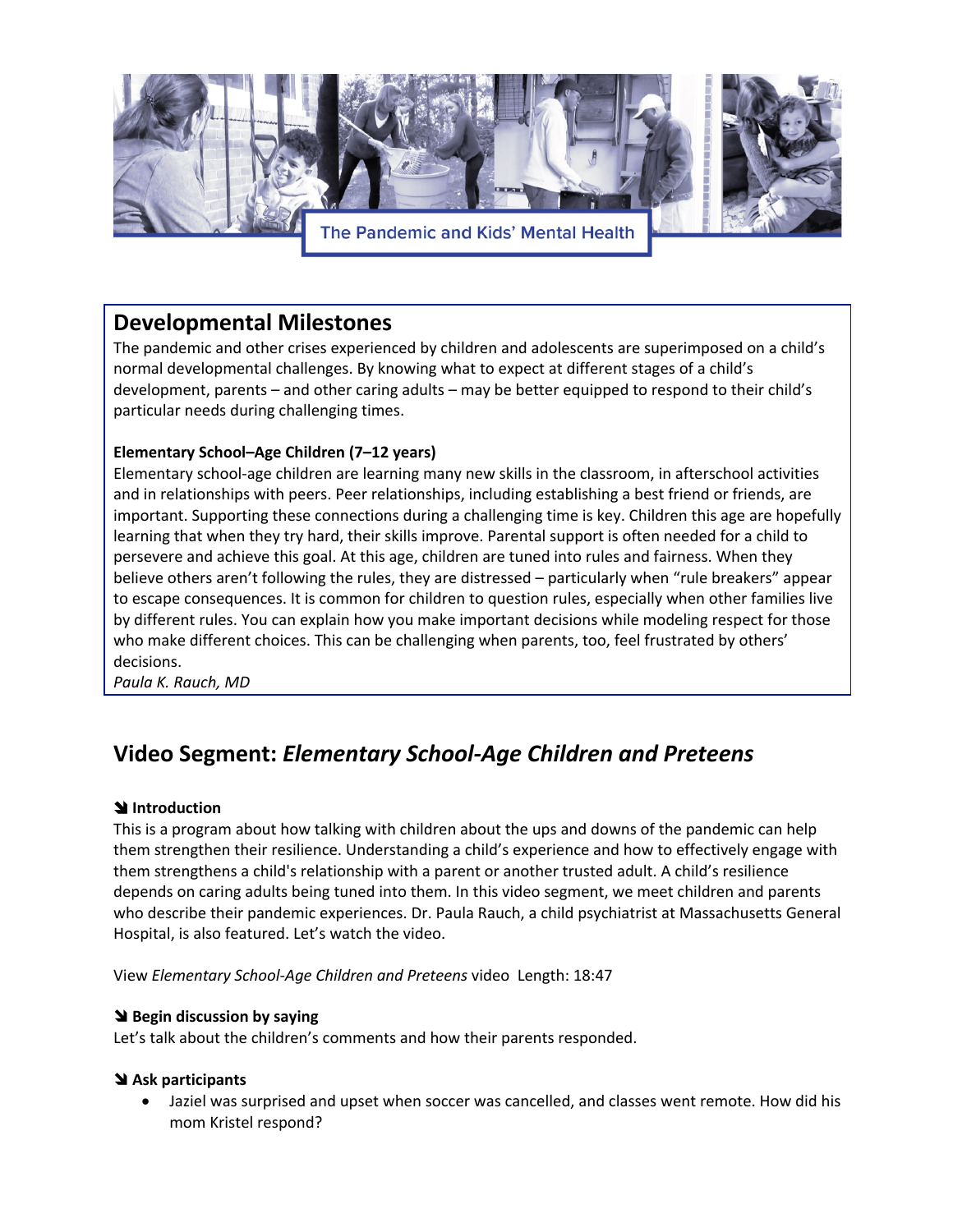*Response: Kristel gave Jaziel time alone to pause, calm himself, and figure out his feelings. Then, together, they could talk about next steps that might help him feel better. Not every child can calm him or herself in every situation. But it's important to give them the space to try, so this becomes a habit for life. Even suggesting to an upset child that he take a couple of breathes can help him self-regulate and feel calmer.* 

• When Stephen feels anxious, Kristel tunes in and spends extra time with him. How is this helpful to a child?

*Response: By acknowledging Stephen's struggles, Kristel validates his emotions. As a result, he is comfortable sharing that he feels "insanely lonely" and this helps Stephen feel less lonely and anxious. Open communication also will help Kristel notice when her son may benefit from professional help.* 

- What strategies have you used to encourage your child to open up when he or she may not feel like talking? *Response: It's helpful to Identify times your child is most likely to talk – during a walk or while you're making dinner. Sometimes you can let your child initiate conversation. Other times you can ask open-ended questions: "What was the best part of your day?" "What was most frustrating?"*
- Charlotte found the news to be overwhelming. At times, she asked to limit news exposure or to avoid certain topics during family dinners. When there are high-stress world events, how do you balance the realities of those events with the need to create a safe, secure environment for your child?

*Response: Charlotte wasn't asking her parents to ignore or deny news events. Charlotte recognizes it's important to have time when she isn't flooded with upsetting news. Having a balance is key. Parents can help children identify relaxing activities that help them shift gears, such as hiking, listening to music, or playing a game with a sibling or friend. Parents model how to make emotionally healthy choices when they do the same.*

• Children need a trusted source of information to help them make sense of their world. How do you discuss news events, in age-appropriate ways, so children have context for their experiences and feel secure?

*Response: It's important to check in to learn what your child is hearing about current events. You can discuss what may be upsetting them and where to find quality information. Children this age can benefit from creating an action plan in response to upsetting news, such as moving a scheduled event outdoors vs indoors or donating to the Red Cross to support victims of a tragedy. Even small actions you take together can improve your child's emotional well-being.* 

- Charlotte cited the social injustice protests as a source of her worries. How did your child talk about the confluence of global events during the pandemic? *Response: When children struggle, they may be responding to a combination of events. Helping children tease out the source of their distress can help them feel less confused and overwhelmed. Open communication provides an opportunity to identify what is front and center from a child's perspective. One family shared this example around mask wearing: The parents worried about COVID infection. Their son worried about the impact of disposed masks on the environment. You can only identify a child's true worries – which may vary day to day – through ongoing, honest dialogue.*
- What role does social media play for your child as he or she learns about current events and interacts with peers?